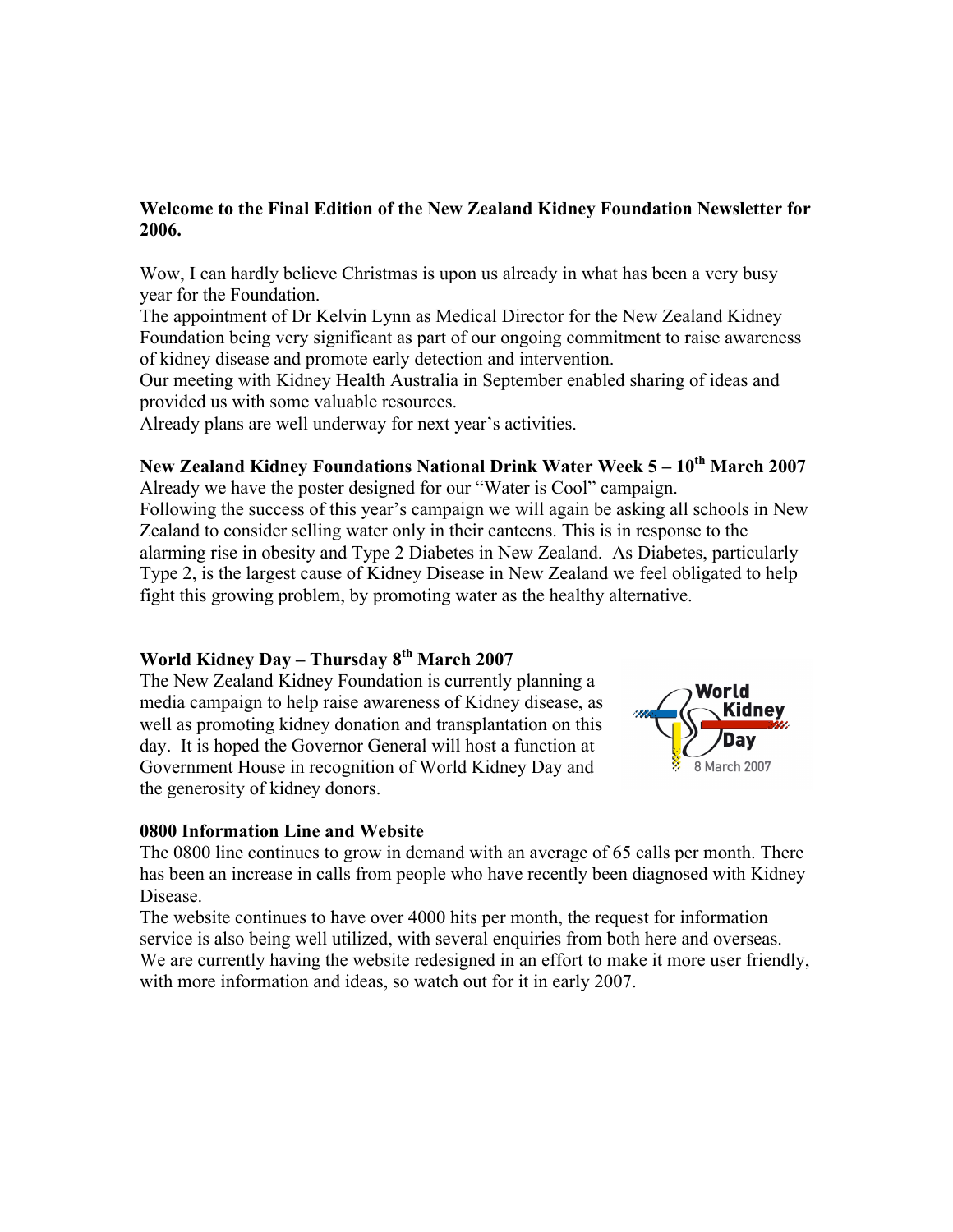## **Renal Society of Australasia Conference – New Zealand Meeting November 2006**

I was fortunate enough to attend this annual meeting held this year in Dunedin. I must commend the Dunedin team for an excellent meeting which was well organized and full of very interesting information. I will attempt to give an overview of the proceedings, with snippets from some of the presentations.

The conference was opened by Katherine Rich, list MP for National, this was followed by an official welcome from Harvey Uiti, a dialysis patient, who talked briefly about his experience.

Dr Robyn Toomath, an Endocrinologist working at Wellington Hospital, was the guest speaker. Robyn has a very keen interest in the public health approach to life, with a particular interest in Obesity. In 2001 she set up FOE (Fight the Obesity Epidemic) with her friend and CEO of Diabetes New Zealand, Sarah Thompson. As a spokesperson for FOE, she is providing an independent and somewhat radical voice, pushing in particular, the regulation of the environment as a means of tackling the obesity epidemic. Dr Toomath talked about her belief that there is a genetic determination that can be attributed to obesity; with some research demonstrating obese people tend to be deficient in Leptin. Of course there are other factors that play a role in obesity, these include; Societal, Political and Environmental.

Some interesting facts from Dr Toomath

- Increased energy consumption level by 200kcal/dayfor adults
- Trebling of obesity in children in last decade
- Sharp increase in the rate of Type 2 Diabetes in young children
- The World Health Organisation states that over nutrition is more of a problem than under nutrition internationally.

It was disturbing to learn the mean BMI in Samoa is now 35 which means that 75% of the population are now obese. The diet has changed, with such things as turkey tails and mutton flaps exported from the US and New Zealand.

The rate of obesity is growing in China at twice the rate of the US, with 16.4% of 5-6year old boys are overweight and 23.7% of 11-14 year old boys being overweight. In New Zealand approximately 30% of children aged between 5-14 years of age are

overweight – worrying statistics. Obesity causes heart disease, respiratory disease, orthopaedic disease and cancer. It's biggest effect is on the prevalence of Type 2 Diabetes. In a country of 4 million people obesity related health issues costs \$1 billion per year!

Dr Toomath talked about some of the contributing factors of obesity.

Factors leading to reduced energy expenditure;

- Less walking, cycling, more cars
- Mechanisation and automation of the workplace and home
- Television, computers and video games
- Lifts and escalators instead of stairs.
- Urbanisation leading to an inability to walk to work, more children being driven to school, concerns about safety for playing.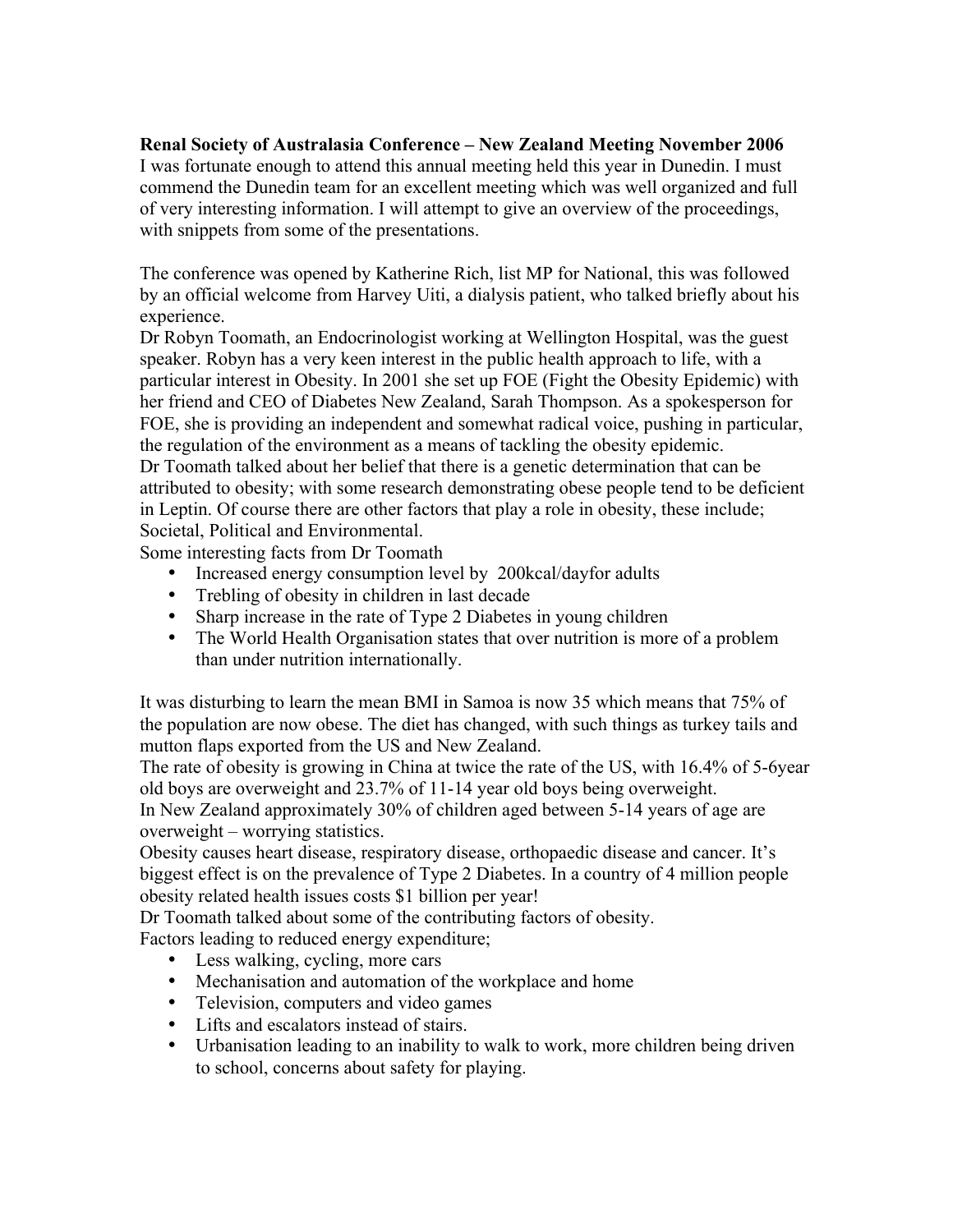Factors leading to increased energy expenditure

- Dietary shift to energy dense foods
- Larger portion sizes
- Increased consumption of soft drinks
- Reduced consumption of home prepared food
- Changes in availability of food
- Promotion and marketing of foods

Societal Changes responsible for Obesity

- More families with working parents
- Perceived safety of parks and playgrounds
- Longer working hours.

Dr Toomath then discussed some of the strategies necessary to help the fight against obesity. She identified the following ideas she felt needed to be legislated and regulated;

- Restricting advertising on television
- Banning the sales of soft drinks in schools
- Limit the range of food sold in school canteens and vending machines so that it complies with nutrition guidelines
- Differential taxes on calorie dense, nutrition poor foods
- GST taken off fresh fruit and vegetables
- Restrictions on the placement of fast food outlets (not within a kilometre of a school, no more that a certain number in residential zones)
- Reintroduction of cooking and food training in schools
- Limiting portion size
- Labeling of energy dense foods as unhealthy (reverse of "Pick the Tick")
- Segregated cycling tracks
- Restrictions of car usage in the inner city
- Etc. etc.

Some very interesting food for thought! Look out for more from FOE

Dr Leo Celi an intensive care and infectious disease specialist at Dunedin Hospital was an entertaining speaker who was gave a very interesting presentation on the benefits of Erythropoeitin not only in the management of kidney failure, but also in other medical interventions.

Dr Rob McGinley a Nephrologist at Dunedin Hospital spoke about Chronic Kidney Disease in New Zealand. He gave statistics relating to the number of the population with a significant degree of renal disease, it is estimated approximately 1 in 7 people in Australia are affected, New Zealand statistics are estimated to be similar. Proteinuria is the most potent predictor for chronic renal failure; Dr McGinley talked about the recommended treatment for early intervention.

Professor Rob Walker, Consultant Nephrologist and Head of Nephrology at Dunedin Hospital talked about Anaemia and Cardiac Disease. Research has shown more than 50%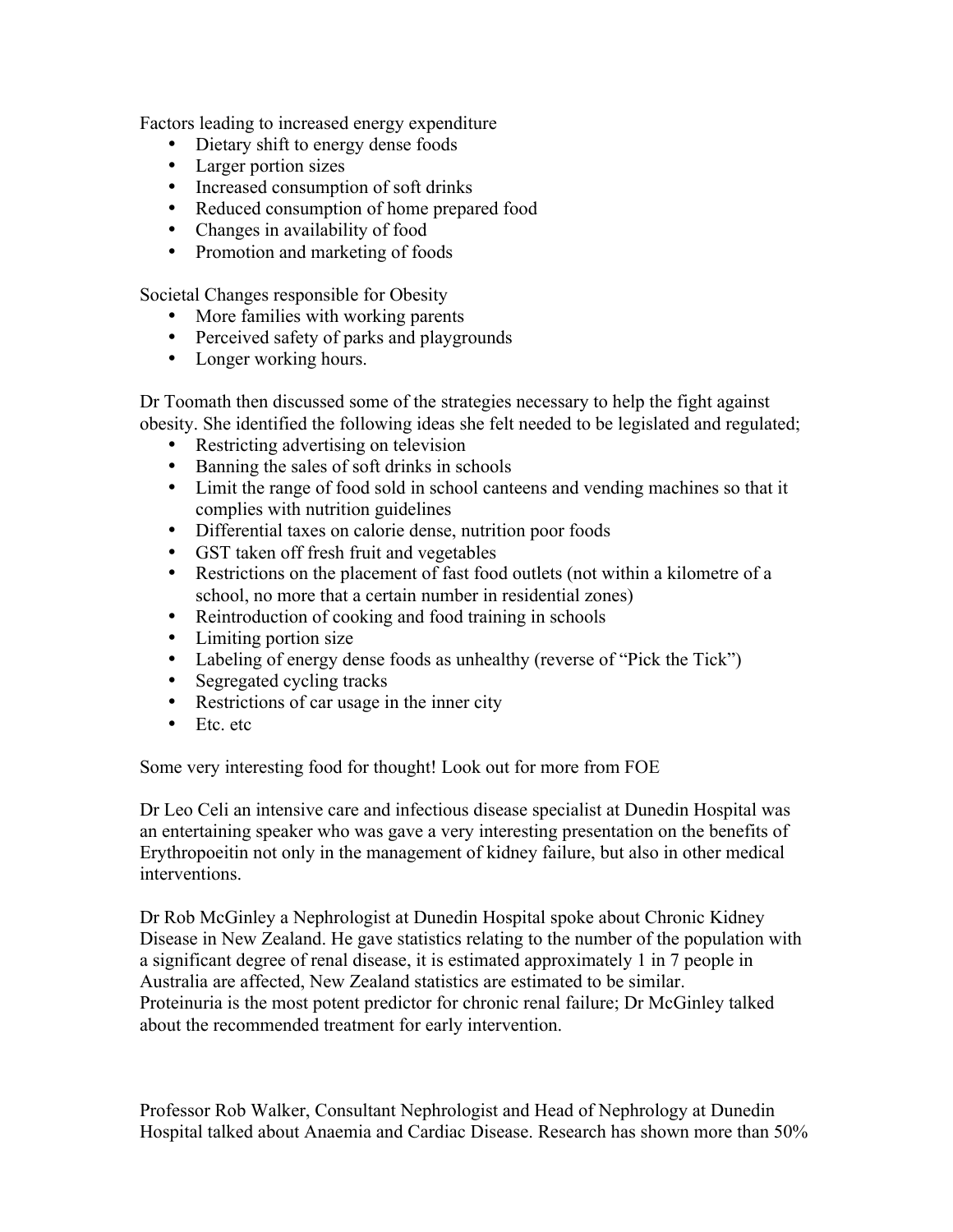of patients have significant impaired cardiac function. Prof Walker talked about the effects anaemia has on cardiac function. He also discussed current treatment options , with Erythropoietin showing some benefits in the management of cardiac disease and anaemia.

This conference had a very high standard of Abstracts covering a wide range of topics. The panel discussion with Dr Mike Hunter, an intensivist, Dr Jock Allison, a transplant recipient and Professor Evans, an ethicist. Each member of the panel gave their opinions on Organ Donation in particular their thoughts on the Human Organ and Tissue Act. It was a very thought provoking session with a wide range of views expressed.



**From our Medical Director**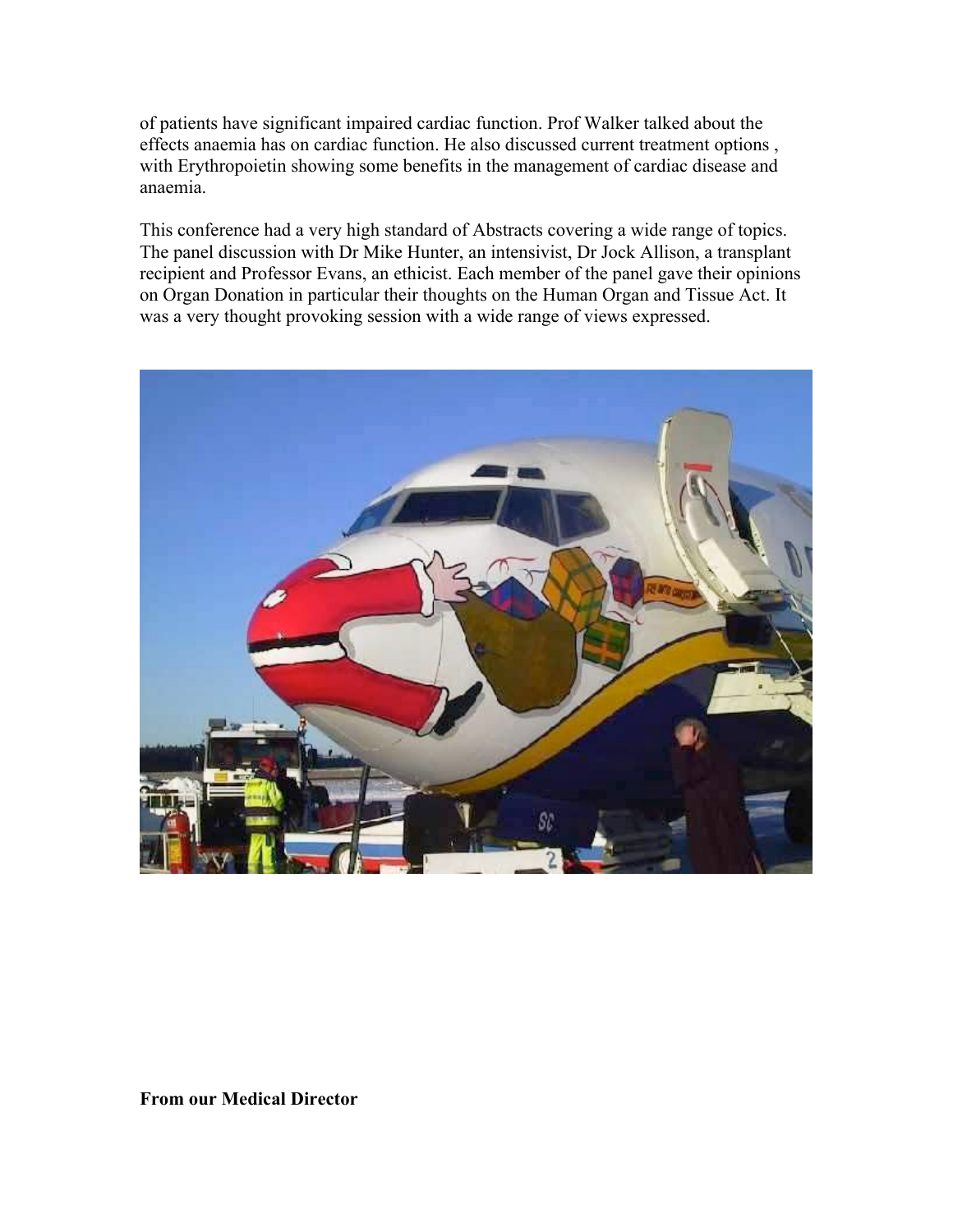Since I took up my position as Medical Director there have been a number of changes in the Kidney Foundation.

The Foundation has reviewed its aims over the past few months. Promotion of kidney transplantation as the most effective and cost-efficient treatment for kidney failure remains a major focus. As with similar organisations in countries such as Australia and USA, the Foundation recognises the importance of early detection of kidney disease because of the potential for preventing, or at least slowing, the development of kidney failure. For the Foundation to play a constructive role in educating the community about the benefits of screening for kidney disease we will need to work more closely with GPs, other patient support groups and the National Renal Advisory Board.

Funding of research into kidney disease has been a major aim of the Foundation from its inception. The Foundation has decided to change the focus of its spending on health research to preferentially fund research relevant to the goals of the Foundation and the needs of New Zealand kidney patients.

I was fortunate enough to attend the American Society of Nephrology meeting in San Diego earlier this month. This is the premier nephrology meeting internationally. A number of the sessions addressed the issues of early detection of kidney disease and the increased risk of blood vessel complications (such as heart disease and stroke) in people with chronic kidney disease. I presented a poster on behalf of the National Renal Advisory Board on the establishment and audit of dialysis standards by the ten New Zealand renal units. Similar work is being done in other of countries of similar size, such as Scotland and Norway. New Zealand units compare well with overseas units in many aspects of dialysis care.

There are now a number of national guidelines for the care of people with kidney disease. The local version is called the CARI guidelines (*Caring for Australasians with Renal Impairment* www.cari.org.au). National guideline working groups, most importantly including the National Kidney Foundation in the US, have agreed to work together to develop international guidelines. This should be particularly helpful for small countries like New Zealand although some local modification will probably be needed. The body responsible for this activity is *Kidney Disease: Improving Global Outcomes* (KDIGO www.kdigo.org) whose mission statement is "To improve the care and outcomes of kidney disease patients worldwide through promoting coordination, collaboration and integration of initiatives to develop and implement clinical practice guidelines." One outcome of this international co-operation is the World Kidney Day next celebrated on Thursday 8<sup>th</sup> March 2007.

I look forward to bringing you more news of the work of the Kidney Foundation in newsletters in 2007. Happy Christmas and best wishes for 2007.

Kelvin Lynn